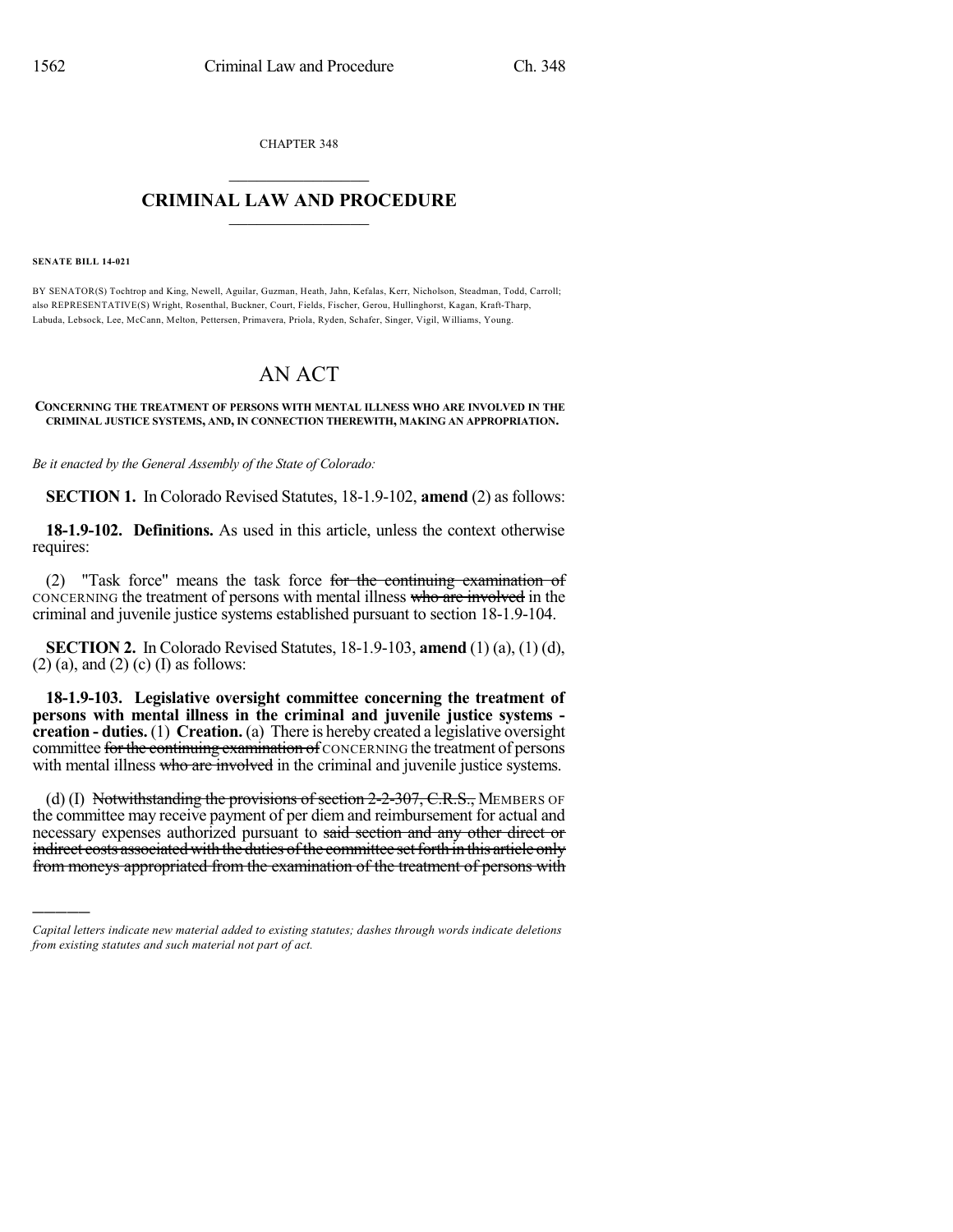## mental illness in the criminal justice system cash fund created in section 18-1.9-106 SECTION 2-2-307, C.R.S.

(II) The director of research of the legislative council and the director of the office of legislative legal services may supply staff assistance to the committee as they deem appropriate, within existing appropriations. If staff assistance is not available within existing appropriations, then the director of research of the legislative council and the director of the office of legislative legal services may supply staff assistance to the task force only if moneys are credited to the examination of the treatment of persons with mental illness in the criminal AND JUVENILE justice system SYSTEMS cash fund created in section 18-1.9-106 in an amount sufficient to fund staff assistance.

(2) **Duties.** (a) The committee shall meet at least once on or before August 1, 2004. Beginning in 2005 and continuing each year thereafter, through 2014, the committee shall meet at least three times each year and at such other times as it deems necessary. except that the committee shall not meet during the 2010 interim.

 $(c)$  (I) The committee shall submit a report to the general assembly by January 15, 2005, by each January 15 thereafter through January 15, 2010, and by January 15, 2012, and by each January 15 thereafter. through January 15, 2015. The annual reports shall MUST summarize the issues addressing the treatment of persons with mental illness who are involved in the criminal and juvenile justice systems that have been considered and any recommended legislative proposals, IF ANY.

**SECTION 3.** In Colorado Revised Statutes, 18-1.9-104, **amend** (1) (a), (1) (c) introductory portion,  $(1)$   $(c)$   $(IV)$  introductory portion,  $(1)$   $(c)$   $(XV)$ ,  $(2)$   $(a)$ introductory portion, (2) (b) introductory portion, (2) (c) introductory portion, (2) (e) introductory portion, (2) (f) introductory portion, (3), and (5); and **add** (1) (c)  $(XVII)$ , (1) (c)  $(XVIII)$ , and (2) (g) as follows:

**18-1.9-104. Task force concerning treatment of persons with mental illness in the criminal and juvenile justice systems - creation - membership - duties.** (1) **Creation.** (a) There is hereby created a task force for the continuing examination of the treatment of persons with CONCERNING TREATMENT OF PERSONS WITH mental illness who are involved in the criminal and juvenile justice systems in Colorado. The task force shall consist of thirty THIRTY-TWO members appointed as provided in paragraphs (b) and (c) of this subsection (1).

(c) The chair and vice-chair of the committee shall appoint twenty-six TWENTY-EIGHT members as follows:

 $(IV)$  Six FIVE members who represent the department of human services, as follows:

(XV) One member who represents the department of health care policy and financing; and

(XVII) ONE MEMBER WHO REPRESENTS THE OFFICE OF THE CHILD'S REPRESENTATIVE; AND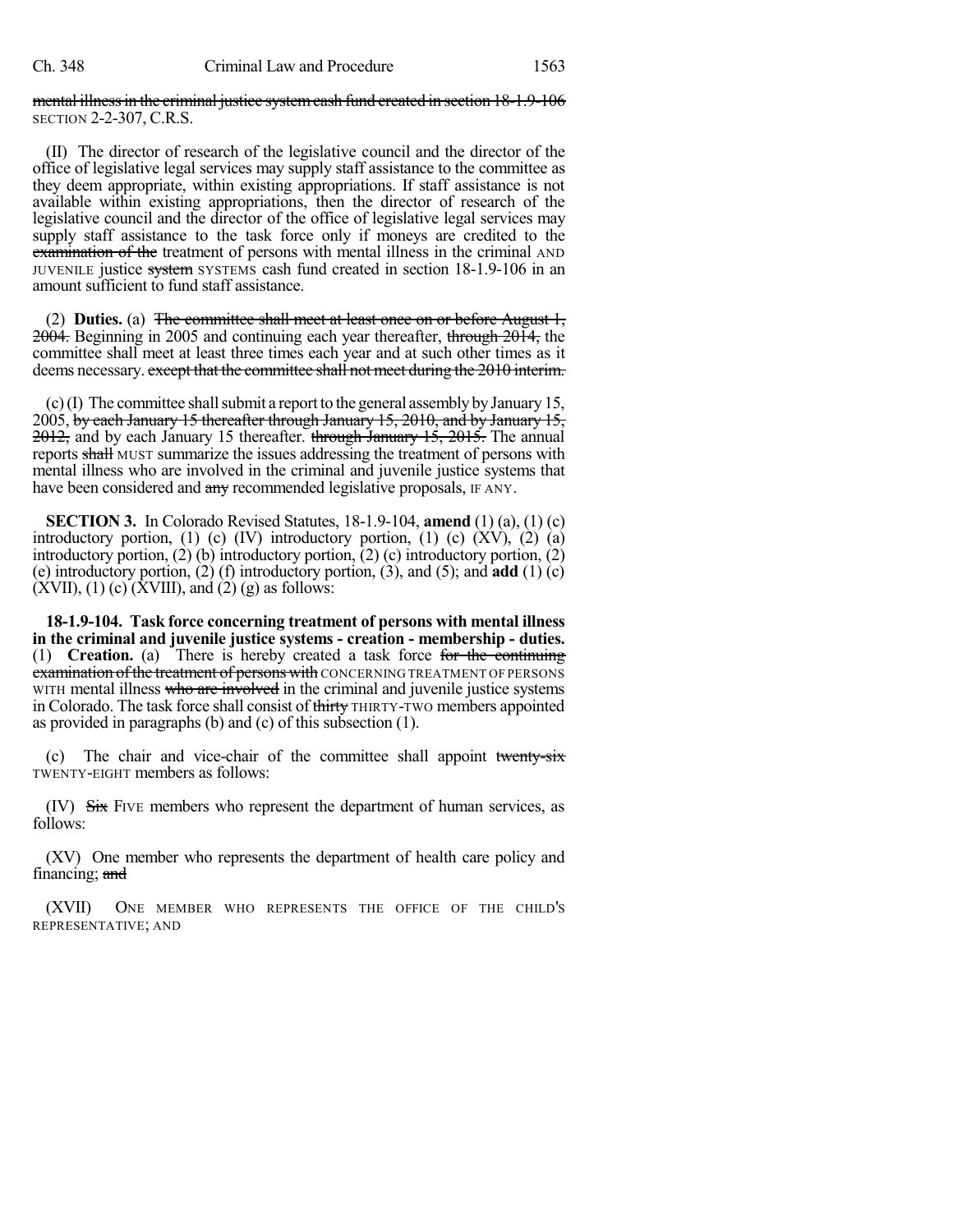(XVIII) ONE MEMBER WHO REPRESENTS THE OFFICE OF THE ALTERNATE DEFENSE COUNSEL.

(2) **Issues for study.** The task force shall examine the identification, diagnosis, and treatment of persons with mental illness who are involved in the state criminal and juvenile justice systems, including an examination of liability, safety, and cost as they relate to these issues. The task force shall specifically consider, but need not be limited to, the following issues:

(a) On or before July 1, 2005: the following issues:

(b) On or before July 1, 2006: the following issues:

(c) On or before July 1, 2007: the following issues:

(e) On or before July 1, 2009: the following issues:

(f) Beginning July 1, 2011, through July 1, 2014: the following issues:

(g) ON OR AFTER JULY 1, 2014:

(I) HOUSING FOR A PERSON WITH MENTAL ILLNESS AFTER HIS OR HER RELEASE FROM THE CRIMINAL OR JUVENILE JUSTICE SYSTEM;

(II) MEDICATION CONSISTENCY, DELIVERY, AND AVAILABILITY;

(III) BEST PRACTICES FOR SUICIDE PREVENTION, WITHIN AND OUTSIDE OF CORRECTIONAL FACILITIES;

(IV) TREATMENT OF CO-OCCURRING DISORDERS;

(V) AWARENESS OF AND TRAINING FOR ENHANCED STAFF SAFETY, INCLUDING EXPANDING TRAINING OPPORTUNITIES FOR PROVIDERS; AND

(VI) ENHANCED DATA COLLECTION RELATED TO ISSUES AFFECTINGPERSONS WITH MENTAL ILLNESS IN THE CRIMINAL AND JUVENILE JUSTICE SYSTEMS.

(3) **Additional duties of the task force.** The task force shall provide guidance and make findings and recommendations to the committee for its development of reports and legislative recommendations for modification of the criminal and juvenile justice systems, with respect to persons with mental illness who are involved in these systems. In addition, the task force shall:

(a) On or before August 1, 2004, and by each August 1 thereafter, through August 1, 2013, except during the suspension of the committee during the 2010 interim, select a chair and a vice-chair from among its members;

(b) Meet at least six times each year, from the date of the first meeting until January 1, 2015, or more often as directed by the chair of the committee; except that the committee shall not meet during the 2010 interim;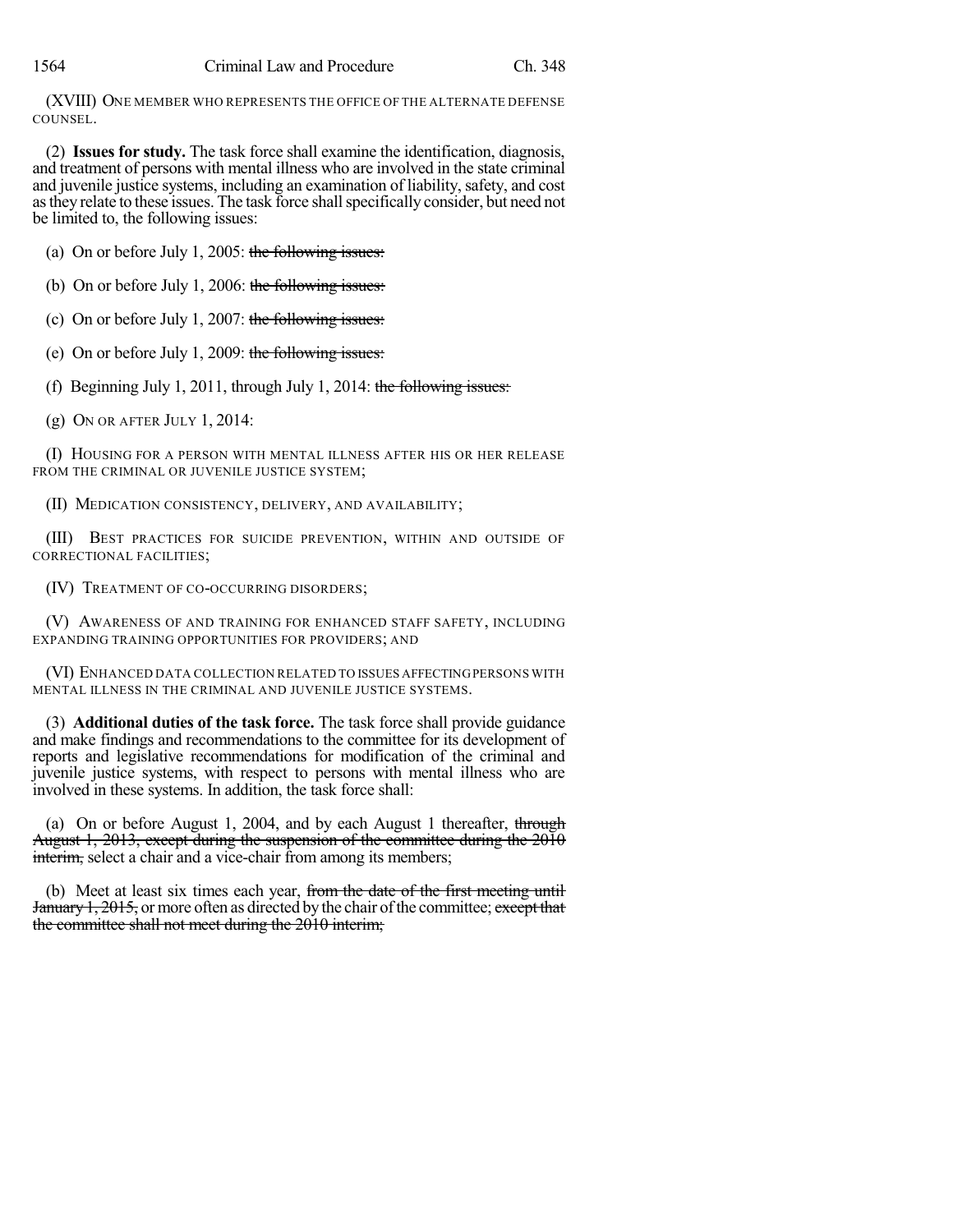(c) Communicate with and obtain input from groups throughout the state affected by the issues identified in subsection  $(2)$  of this section;

(d) Create subcommittees as needed to carry out the duties of the task force. The subcommittees may consist, in part, of persons who are not members of the task force. Such persons may vote on issues before the subcommittee but shall not be entitled to a vote at meetings of the task force.

(e) Submit a report to the committee by October 1, 2004, and by each October 1 thereafter, through October 1, 2009, and by October 1, 2011, and by each October 1 thereafter through October 1, 2014, THAT, at a minimum, specifying the following SPECIFIES:

(I) Issues to be studied in upcoming task force meetings and a prioritization of those issues;

(II) Findings and recommendationsregarding issues of prior consideration bythe task force;

(III) Legislative proposals of the task force that identify the policy issues involved, the agencies responsible for the implementation of the changes, and the funding sources required for such implementation.

(5) **Compensation.** Members ofthe task force shallserve without compensation. HOWEVER,MEMBERS OF THE TASK FORCE APPOINTED PURSUANT TO SUBPARAGRAPH (XIV) OF PARAGRAPH (c) OF SUBSECTION (1) OF THIS SECTION MAY RECEIVE REIMBURSEMENT FOR ACTUAL AND NECESSARY EXPENSES ASSOCIATED WITH THEIR DUTIES ON THE TASK FORCE.

**SECTION 4.** In Colorado Revised Statutes, 18-1.9-105, **amend** (2) as follows:

**18-1.9-105. Task force funding -staffsupport.** (2) The director ofresearch of the legislative council, the director of the office of legislative legal services, the director of the division of criminal justice within the department of public safety, and the executive directors of the departments represented on the task force may supply staff assistance to the task force as they deem appropriate within existing appropriations. If staff assistance is not available from a governmental agency within existing appropriations, then the executive directors of the departments represented on the task force, the director of research of the legislative council, and the director of the office of legislative legal services may supply staff assistance to the task force only if moneys are credited to the examination of the treatment of persons with mental illness in the criminal AND JUVENILE justice system SYSTEMS cash fund created in section 18-1.9-106 in an amount sufficient to fund staff assistance. The task force may also accept staff support from the private sector.

**SECTION 5.** In Colorado Revised Statutes, 18-1.9-106, **amend** (1); and **add** (1.5) as follows:

**18-1.9-106. Treatment of persons with mental illness in the criminal and juvenile justice systems cash fund - repeal.** (1) All private and public funds received through grants, contributions, and donations pursuant to this article shall